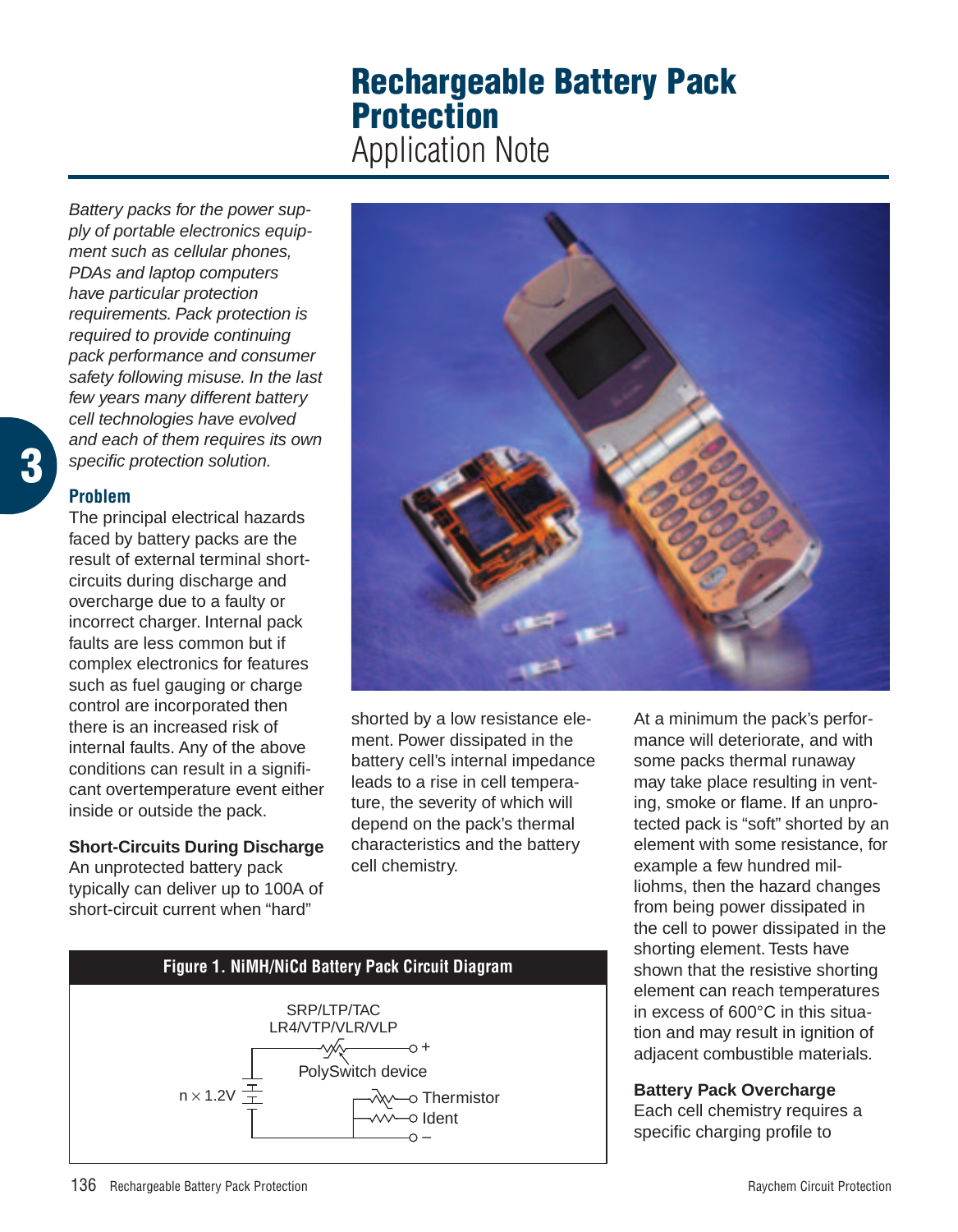### **Portable Electronics**

**3**



produce maximum performance and to minimize hazards. If this profile is not adhered to then overcharge can occur. A battery pack overcharge condition may be due to:

- A runaway charging condition, in which the charger fails to stop supplying current to the pack once it is fully charged. This is typically caused by a charger fault.
- Abusive charging occurs when the pack is charged under the wrong conditions by an incorrect or faulty charger. This is especially likely to happen when aftermarket chargers are used. To cope with the proliferation of battery chemistries, capacities and end-user products, a wide range of charger products has become available with limited standardization. Product reliability and/or safety issues may arise in some aftermarket products due to the proprietary nature of cell chemistry and charger designs.

Battery cell overcharge can result from an overcurrent or overvoltage condition or a combination of both. Nickel chemistries (NiCd, NiMH) tend to use a constantcurrent charge profile with charge termination determined by voltage, temperature, or time detection. Li-ion cells are charged with a constant current followed by charge completion with constant voltage. In both cases if current or voltage is allowed to exceed the prescribed values, then a significant rise in cell temperature may result, potentially resulting in venting, smoke or flame.

UL and IEC have set tests for battery pack resilience to both short-circuit and overcharge events (UL1950/IEC 6950). The characteristics of a series PolySwitch device to interrupt charging or discharging current during an unexpected shortcircuit or overtemperature are very important.

#### **NiMH & NiCd Pack Design & Device Selection**

Figure 1 shows a schematic of a typical NiMH or NiCd battery pack. The pack contains n x 1.2V cells, depending on the application, in series with a PolySwitch strap as the sole circuit protection component. A thermistor is often incorporated to allow adaptation of charging depending on pack temperature. Depending on the required pack resistance and degree of overtemperature protection required, SRP, LTP, LR4, VTP, and VLR series may all be used. If the cells were AAA form factor then a TAC part could also be considered. Figure 2 shows how a 100mΩ short-circuit of a three cell NiMH pack is interrupted within one second by a VTP210 device.

The primary result of NiMH battery overcharging is the electrolytic generation of gas inside the battery. As this gas is generated, both internal cell pressure and temperature increase. In some cases, the internal heating can raise the temperature high enough to damage the battery's internal structure permanently or even result in venting. Figure 3 shows the combined overtemperature and overcurrent protection of a VTP210 device during an over-

# **Figure 3. NiMH Battery Pack Overtemperature due to Overcharge Interrupted by VTP Strap Device**